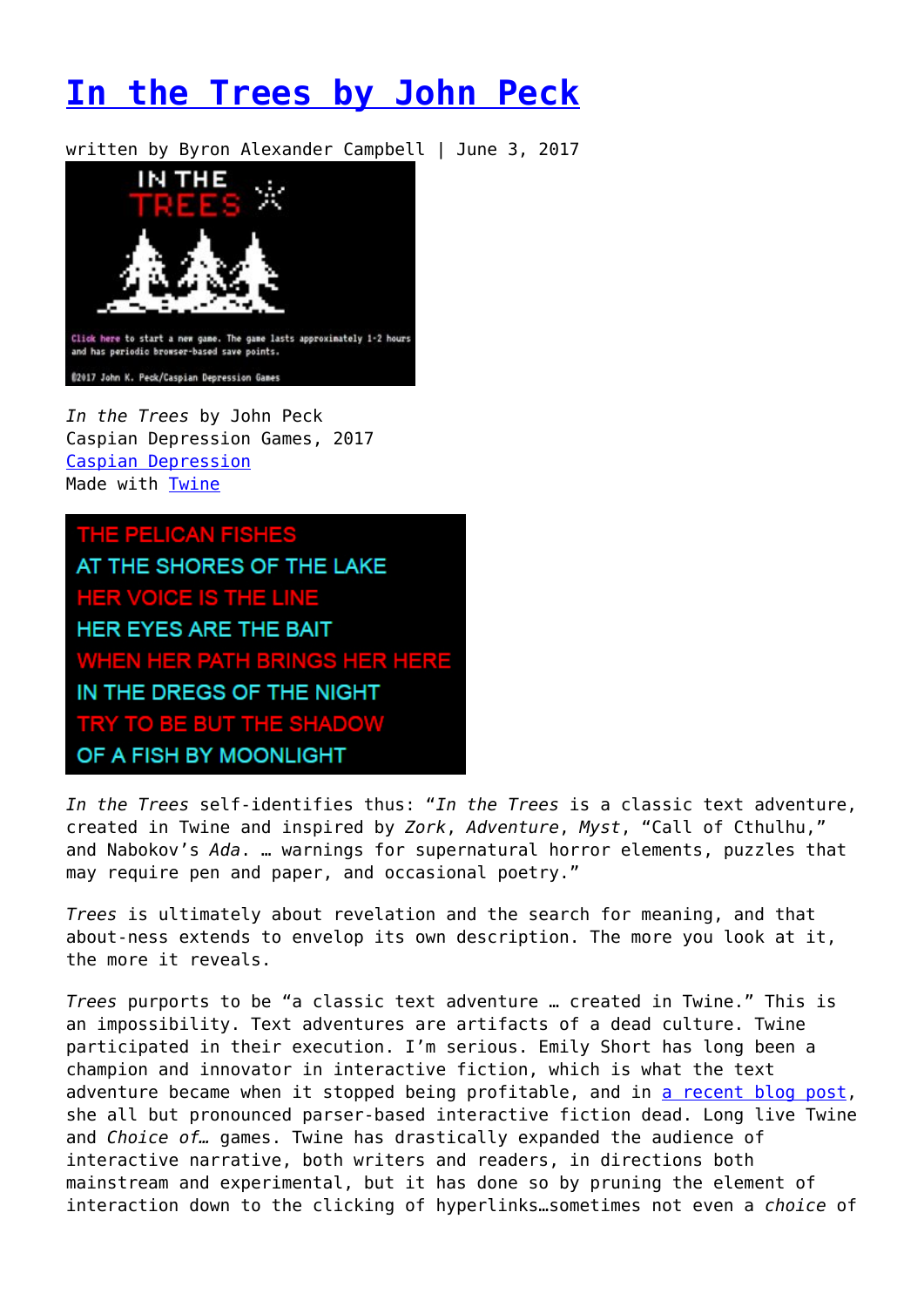hyperlinks. There would be no way to replicate text adventure's sense of exploration and experimentation in a mere *hypertext fiction* (he said with a supercilious sneer).

Or is there?

#### **The Zodiac Plaques**

Each of the twelve signs of the Parthenoi zodiac corresponds to a Pasarant - a phrase, or series of phrases, meant to tell one facet of the human story. Rather than assigning a sign to a person based on arbitrary traits like birthdate, age, or gender, the Parthenoi instead hold that each person, family, community, and society passes through each phase in the cycle innumerable times on the road from birth to death.

Esoteric, poetic, and all but inscrutable (even in their modern translations), the Pasarant fragments have been endlessly scrutinized by scholars of literature and folklore, and are much-loved by poets, students, and dilletantish mystics alike.

**Examine the Bear plaque. Examine the Mirror plaque. Examine the Whale plaque. Examine the Dog plaque. Examine the Fire plaque. Examine the Earth plaque. Examine the Spider plaque. Examine the Snake plaque. Examine the Cat plaque. Examine the Water plaque. Examine the Rat plaque. Examine the Sky plaque.** 

Step away from the wall.

*Zork* and *Adventure* are the protomyths of the text adventure genre, which has reinvented itself in the post-commercial era as "interactive fiction" (this tag has always existed, but it now serves as a useful distinction between "hit troll with sword"-style games and more narratively ambitious works–I'd characterize Peck's work as the latter). *Adventure*, created by MIT programmer Will Crowther in 1976, was the first text adventure and one of the first computer games. Drawing on Crowther's experience as a caver and a pen-andpaper roleplayer, the game sends the player deep into a cave system–populated by pirates, dwarves and dragons–in search of treasure. Like the bulk of the text adventures to come, the twisty little passages of Adventure were navigated via typed commands that mimic natural language. A text parser, playing the role of Dungeon Master, would interpret these commands, such as "go south" or "get lamp," and narrate the outcomes.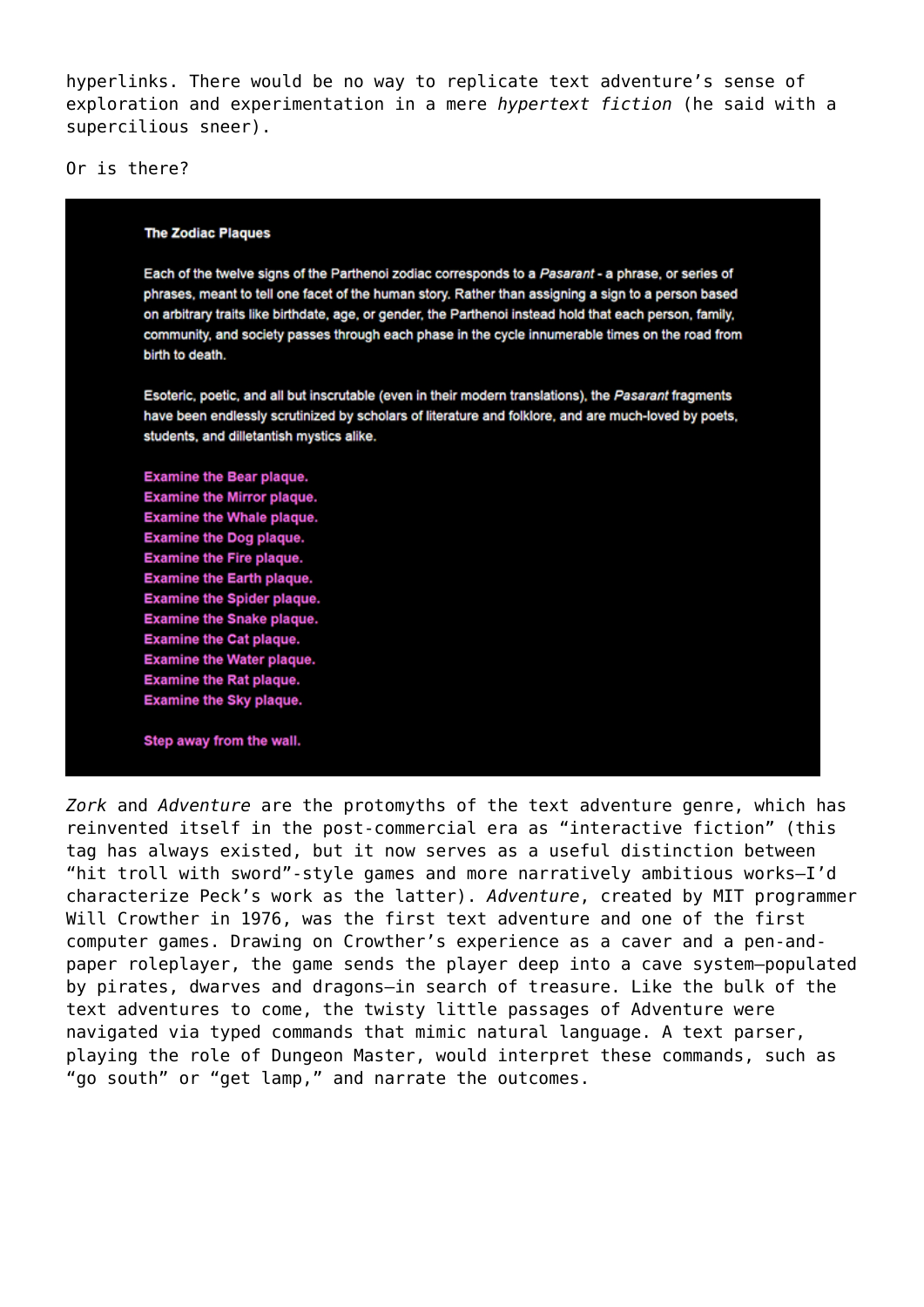| Junction                                                      | Score: 0 | Moves: 3 |
|---------------------------------------------------------------|----------|----------|
| ≯GO SOUTH                                                     |          |          |
| It is pitch black. You are likely to be eaten by a grue.      |          |          |
| >LIGHT LANTERN                                                |          |          |
| The lamp is now on.                                           |          |          |
| Junction                                                      |          |          |
| You are at the junction of a north-south passage and an       |          |          |
| east-west passage. To the north, you can make out the bottom  |          |          |
| of a stairway. The ways to the east and south are relatively  |          |          |
| cramped, but a wider trail leads to the west.                 |          |          |
| Standing before you is a great rock. Imbedded within it is an |          |          |
| Elvish sword.                                                 |          |          |
|                                                               |          |          |
|                                                               |          |          |

*Zork*, which debuted in 1980, was the first commercially successful text adventure and the start of a decade-long era of prosperity for publisher Infocom. While it featured a more sophisticated parser and richer setting than *Adventure*, *Zork*, too, was ultimately a cave crawl.

The symbology of this is not lost on Peck. The genre in which he writes arose from a fascination with the dark places of the earth, and *In the Trees*' climax returns to a cave system as claustrophobic and terrifying as that of *Zork* and *Adventure*–man-eating grues notwithstanding. But in a deeper sense, *Trees* mimics the ontological journey of those formative works. What is a cave descent if not a journey into our folkloric past? Humanity's earliest stories are recorded on the walls of caves. *Adventure*'s chambers and corridors were modeled after the Mammoth Cave system in Kentucky, but they are also the caves of Plato's allegory. Illuminated by the brass lanterns of modern knowledge, shadows appear along the moist stone walls, signifying something profound and unknowable; the speleological endeavor is really that of the philosopher, the folklorist and the literary critic all rolled into one: a search for some higher meaning in the ever-shifting outlines of things.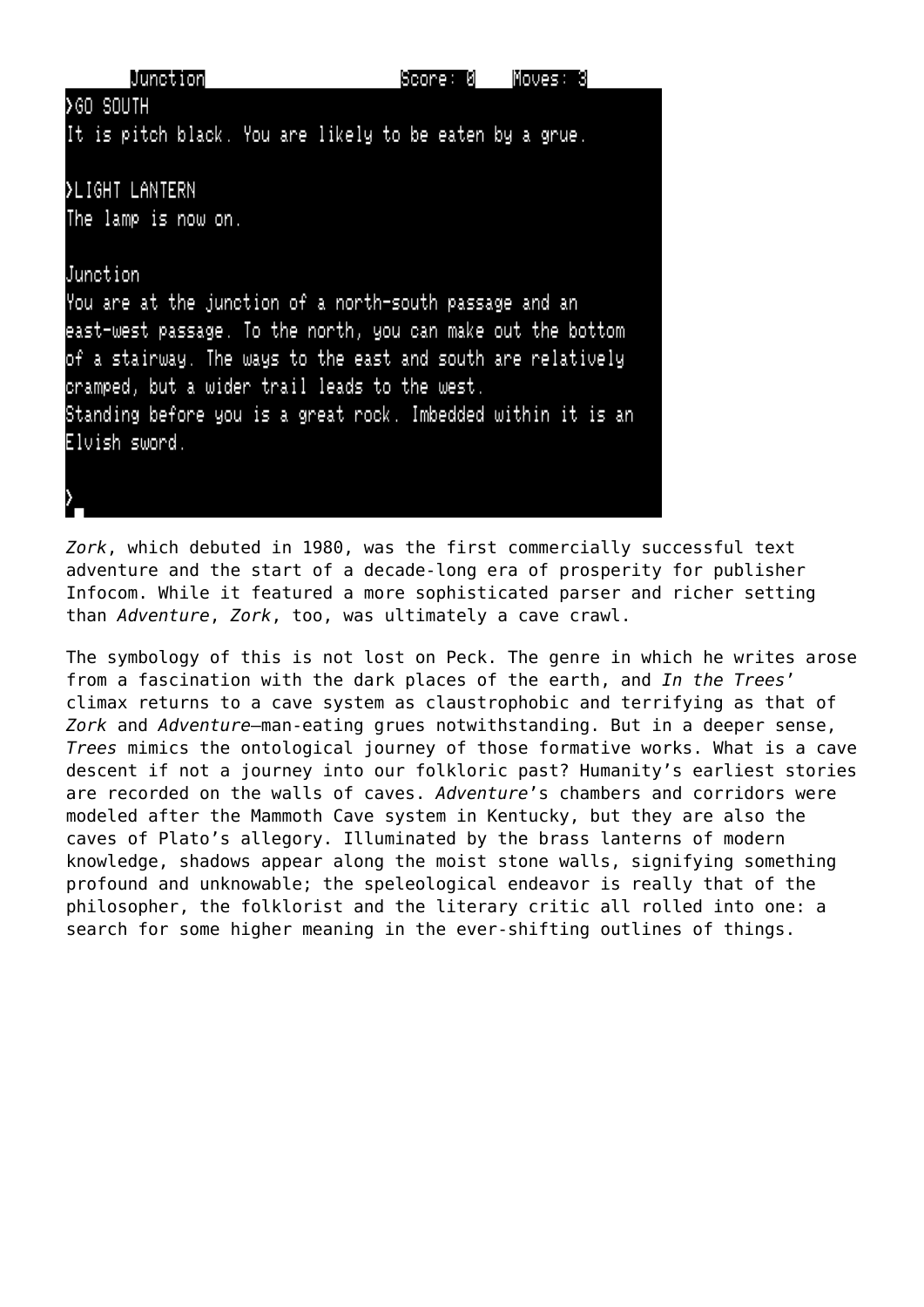### A Voice in the Darkness

As you travel through the darkness, you hear a faint voice. As it grows louder, you realize that the voice is your own, though you have no memory of ever saying the words you're hearing, nor of the events being described.



Item received: SPIDER CARD x1

Continue toward the voice Close your eyes and cover your ears.

Trees begins in the belly of one such search. The conceit of the early game is that a researcher in an Eastern European university has recast a fictitious mythology, the zodiac of the Parthenoi, as a digital, textual environment in an attempt to explore its meaning. This part of the game deliberately uses chunky, antiquated fonts, both in homage to Crowther's work and as reminder of the antiquity of the myths being explored.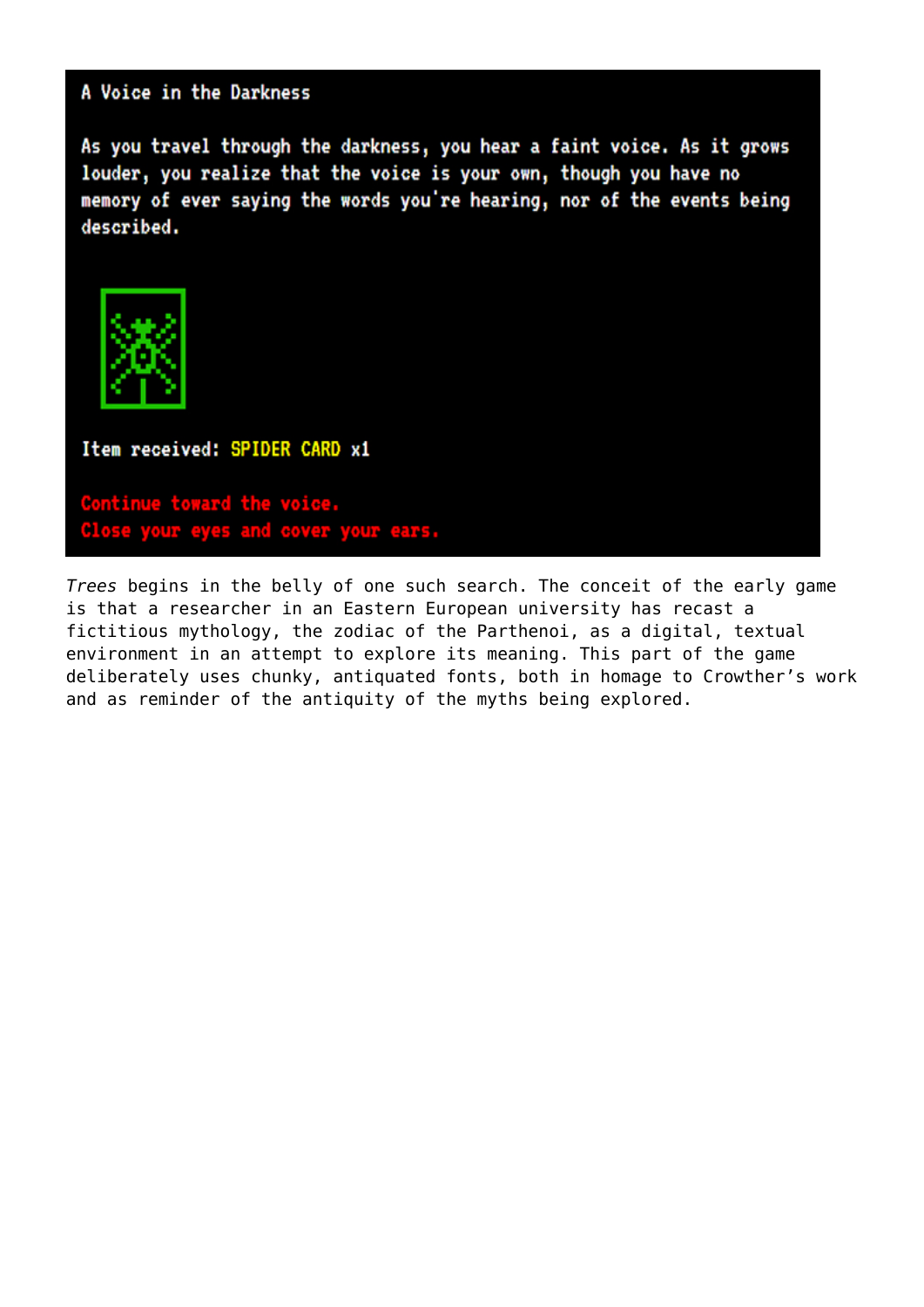#### A Distant Moon

You look up and see a silver, nearly-full moon rising above the dark treetops. As you watch the moon, its placid surface transforms into a silvery mouth. The mouth begins moving, making a mysterious, unintelligible sound.



Item received: WHALE CARD x1

Try to decipher the sound. away.

The Parthenoi zodiac is alien to modern notions of astrology. Rather than an ever-shifting horoscope dominated by waxing and waning star signs, Parthenoi astrology is more akin to a book of riddles or koans. Each of the twelve signs is associated with an ambiguous phrase called a Pasarant. Rather than entrust her fate to the stars, each individual passes fluidly between the signs and their messages. The messages themselves don't change, but their meanings might, depending on the vantage point of the individual.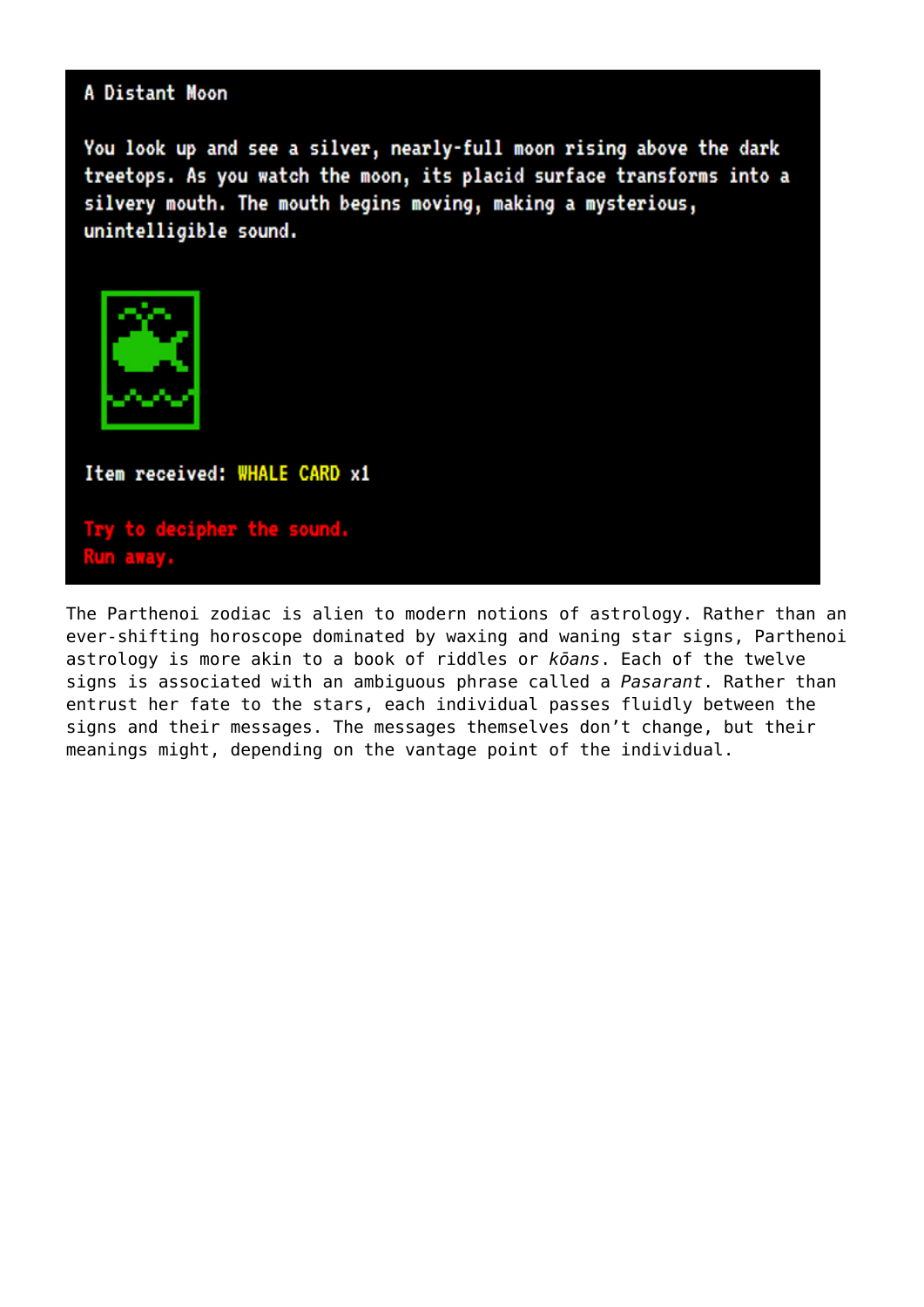#### **Guardian: Whale**



Sailors know the depths from the surface.

At night the shimmering waves make a mouth of the moon.

After ten days at sea, the land will not be where you left it.

*In the Trees* takes this premise–that there is meaning hidden in ancient words, meaning that will reveal itself to those who know how to look–and runs with it, breathless. Spoilers follow.

About thirty minutes in, Trees begins dropping hints that it's more than just dusty academics playing at ethnology. A professor of Parsenoi myth, I. Manov, schedules a meeting with the player avatar in which the professor behaves strangely, passing ominous notes without elucidation. With these notes, the player avatar obtains two lenses, one of crystal, the other of shipwright's glass, each of which reveals messages hidden among the sculptures and plaques of the university.

Where have you come from, o child of the dawn? Can it be there is nowhere your soul can yet rest? As something in the trees makes them lean to the sun, Let go of your heart, lest it beat through your chest.

If all your carefree days should be behind you

*Myst*, designed by Robyn and Rand Miller, is not a text adventure, but it continues the *Zork* lineage. As computer processing power and disk storage grew, text adventures began to incorporate simple graphics, then to allow interaction with the images (rather than typing the command, a player could "look at vase" by selecting the "look at" command and then clicking the picture of a vase). The immediacy and intuitiveness of graphical games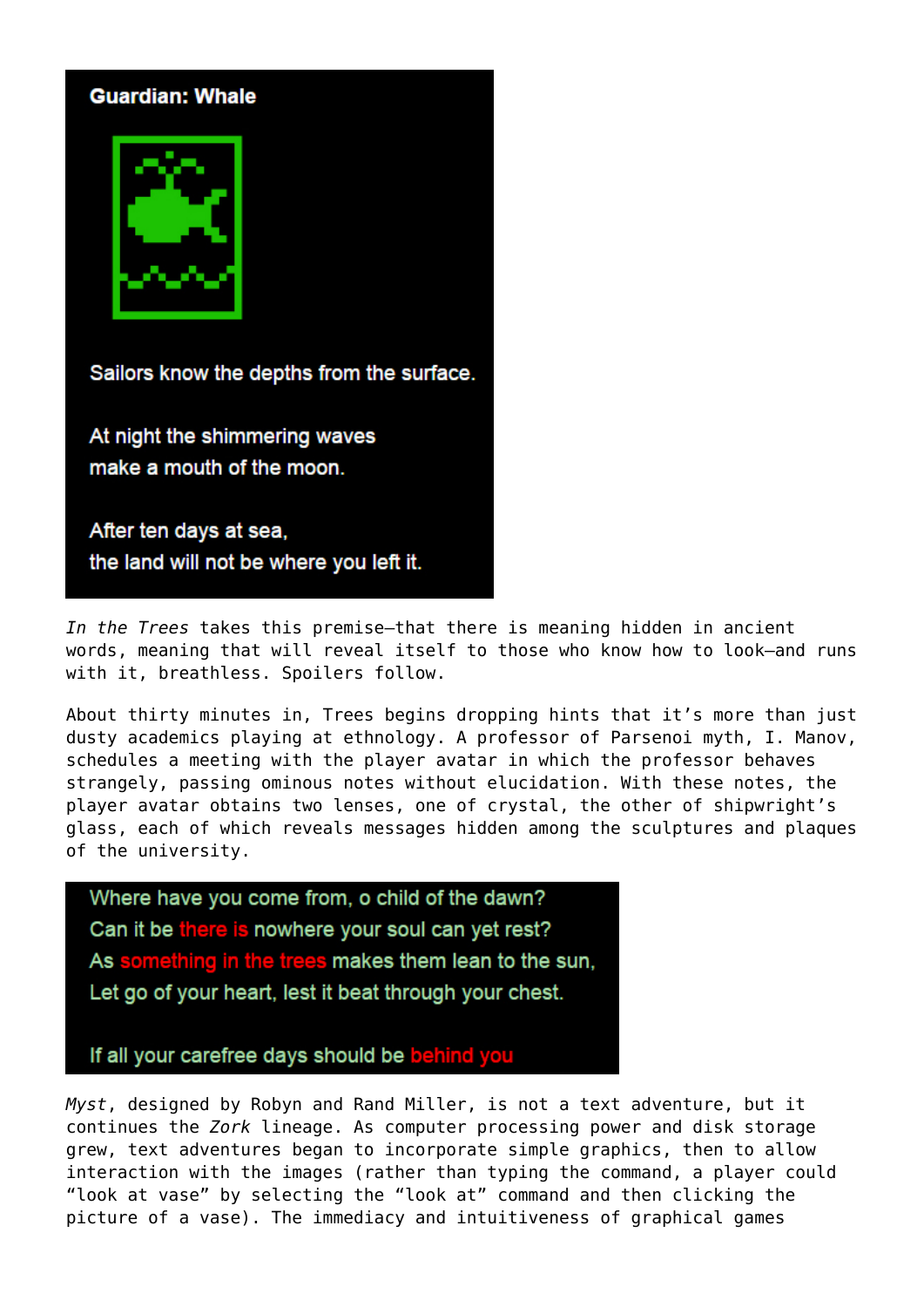eventually drove the text parser to commercial extinction, and text adventures were deposed by a new format: the point-and-click adventure. *Myst* was not the first purely graphical adventure game–navigated entirely by pointing, clicking and dragging–but its influence on the genre is undeniable.

*Myst*'s focus on visual storytelling conceals a preoccupation with apocryphal texts. Its premise–that special books can "link" disparate worlds, transporting the reader to the setting depicted in their pages–is at odds with its nonverbal presentation. While *Myst* is not a literal cave crawl, it remains an ontological rabbit hole, a search for hidden truths beneath endless layers of obfuscation. Concealed levers transform lighthouses and orreries into elaborate puzzle-locks that hide entire worlds in which, behind yet more covert puzzles, are hidden red and blue pages torn from the books in which Atrus' rotten sons, Sirrus and Achenar, have been imprisoned.

Even in the title, *Myst*, exists a double obfuscation, the obscuring element of air and water, partially obscured by a single character replacement. But mist does not just cover; it also transforms, invites, distorts, confounds, and births.

At first, the brothers' pleas for release are so garbled by static as to be indecipherable, but collecting and replacing more pages clarifies the signal. Eventually, both sons are revealed as murderers and madmen, and the choice–whether to collect the red pages and free Sirrus, or collect the blue pages and free Achenar–reveals itself to be false, as either action brings the narrative to a "bad" conclusion. Some knowledge is a trap; some secrets are hidden for good reason.

It is no coincidence that the hidden words revealed by *In the Trees*' crystal lens are red, or that the words revealed by shipwright's glass are blue, or that their messages are so unremittingly ominous.

| It leaves                 |                                                                |  |
|---------------------------|----------------------------------------------------------------|--|
| at first light            |                                                                |  |
| quarter is given          |                                                                |  |
|                           | But 'tis only <b>through the grace of the great She and He</b> |  |
|                           |                                                                |  |
| <b>This visible world</b> |                                                                |  |
| We see                    | through a lens                                                 |  |
|                           | made of                                                        |  |
| a shipwright's bold hand  |                                                                |  |

Which brings us to "Call of Cthulhu." One of the most significant motifs in Lovecraft's work is a warning that some might characterize as antiintellectual. More accurately, it is the voice of a "sensitive" (in the old sense) writer absolutely bewildered by the technological advances of his day. The first lines of "Call of Cthulhu" sum it up nicely: